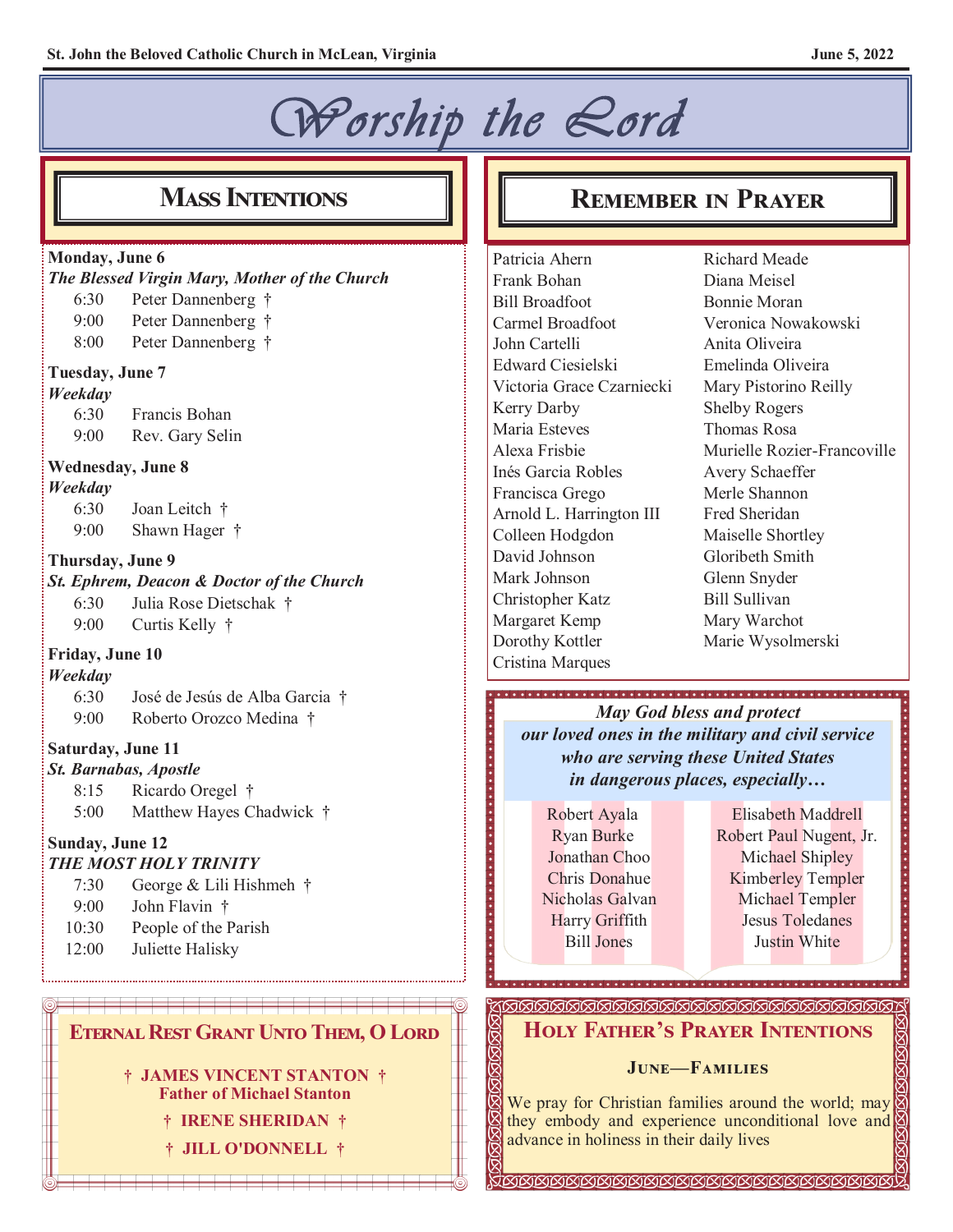*Learn the Faith* 

## **In Testimonium…**

**5 June 2022 The Solemnity of Pentecost**

### *Ordinary Form Extraordinary Form*

Acts 2, 1-11 Acts 2, 1-11 Psalm 104,1.24.29-30.31.34 Psalm 103,30 1Corinthians 12,3b-7.12-13 or Romans 8,8-17 John 20,19-23 John 14,12-31

### **Sequence for the Solemnity of Pentecost**

*Come, Holy Spirit, come! And from your celestial home Shed a ray of light divine! Come, Father of the poor! Come, source of all our store! Come, within our bosoms shine. You, of comforters the best; You, the soul's most welcome guest; Sweet refreshment here below; In our labor, rest most sweet; Grateful coolness in the heat; Solace in the midst of woe. O most blessed Light divine, Shine within these hearts of yours, And our inmost being fill! Where you are not, we have naught, Nothing good in deed or thought, Nothing free from taint of ill. Heal our wounds, our strength renew; On our dryness pour your dew; Wash the stains of guilt away: Bend the stubborn heart and will; Melt the frozen, warm the chill; Guide the steps that go astray. On the faithful, who adore And confess you, evermore In your sevenfold gift descend; Give them virtue's sure reward; Give them your salvation, Lord; Give them joys that never end. Amen. Alleluia.*

"When thou sendest forth thy Spirit, they are created; and thou renewest the face of the ground." Psalm 104[103], 30

*Come, Holy Spirit!* Rev. Christopher J. Pollard



#### **Camp Highlight : Dangerous Boys Club & Daring Girls Club Camps**

June 8- June 10 | 9:00am - 3:00pm | Rising 3rd - 8th This camp is designed to cultivate a love of the outdoors as well as a sense of independence.

Check out all our camp offerings at: https:// stjohnacademy.org/summer-camp/



Registration for the 2022-2023 Children's Faith Formation program is now open. Sessions will take place weekly on Tuesday nights from 6:30-8:00 pm beginning September 13.

Register at www.stjohncatholicmclean.org or by scanning the QR code

Contact Michael if you have any questions:mjacobeen@stjohncatholicmclean.org





### **High School Swing Dancing!**

SJB Youth Ministry is excited to offer two swing dance nights this summer. Each dance night will include a beginner lesson, free dance

time, and end with optional night prayer in the Church. You can sign up for one or both sessions. No experience needed! Who: Rising 9th-12th graders

When: July 15 and August 19, 7-9pm plus an optional after-party including night prayer and ice cream, 9-9:45pm. Where: Meet in the gym

To Register, scan the QR Code or visit: stjohncatholicmclean.org/be-anapostle/youth-ministry/

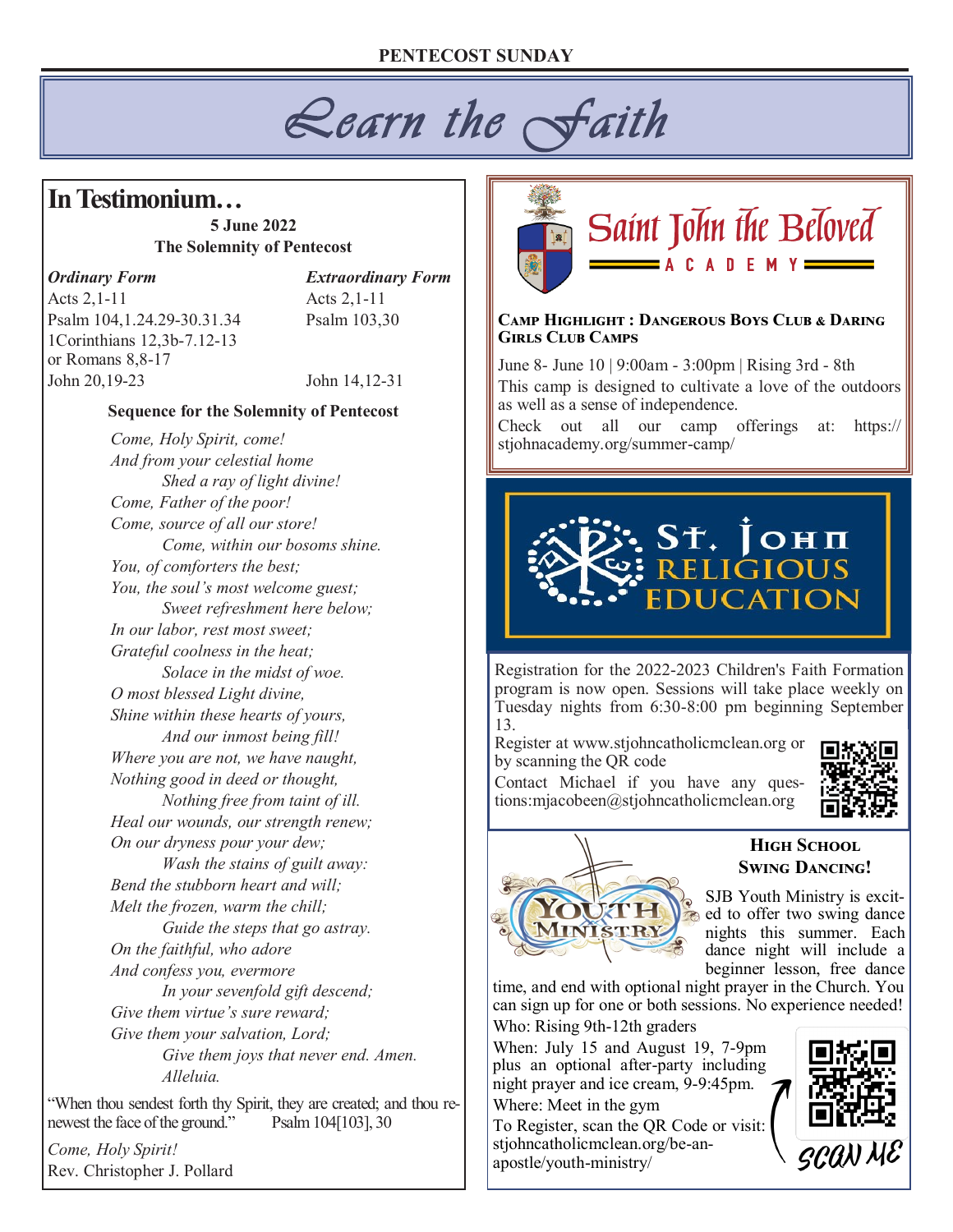



### **DIOCESE OF ARLINGTON NEWS**

### **2022 Bishop's Lenten Appeal Begins!**



The 2022 BLA mailing was recently sent to parishioners. The theme this year is "Do this in remembrance of me." After reflecting upon the blessings God has given you, please prayerfully consider a pledge. The BLA funds programs and ministries that serve thousands of people in our diocese. Through the inspiration of

the BLA theme, let us remember the tender nature of Christ as together we give of ourselves to others. You make a gift at: www.arlingtondiocese.org or scan the QR code.

### **GMU Catholic Campus Ministry**

### *Thursday Night Gatherings*

George Mason University's Catholic Campus Ministry is hosting weekly summer events for college students and graduating high school seniors every Thursday night in June and July at the St. Robert Bellarmine Chapel (4515 Roberts Road, Fairfax). It's a great way to meet college students from different schools who are home for break and/or meet future classmates before school starts! Like us on Facebook: College Summers with GMU CCM. Find out more at www.gmuccm.org or email vsierral@gmu.edu.

### **From the Office of Vocations**

### *Pentecost Sunday - June 5, 2022*

"To each individual the manifestation of the Spirit is given for some benefit." Is your gift of the Holy Spirit the discernment of a vocation to the priesthood or consecrated life? Call Father Michael Isenberg; (703) 841-2514, or write: michael.isenberg@arlingtondiocese.org.

### **Office of Marriage, Family, and Respect Life**

### *Day of Prayer and Healing: Post-Abortion Retreat for Women*

After Abortion Retreats: A Day of Prayer and Healing for women who have experienced abortion will be on Saturday, October 15, 2022. These group healing events are held in a private and peaceful setting, in English and Spanish, based on the Entering Canaan model. There will be an opportunity to hear from a past participant and others who have found healing. You are not alone. Take the first step. For confidential inquiries, please contact Project Rachel Ministry: (703) 841-2504 or info@helpafterabortion.org.



### **ST. JOHN THE BELOVED PARISH NEWS**

### **St. John Seniors' Club**

WHAT: Mass at 11:30, followed by Luncheon & Presentation at 12:00 in the school auditorium.

WHEN: Monday, June 6

WHO: St. John Parishioner, Robert McConnell, Principal of R.A. McConnell and Associates and Co-Founder of the U.S. Ukraine Foundation.

TOPIC: Bob will speak to us about the impact of the war in Ukraine on the people of that country and the ways in which we can aid them in their battle for survival as an independent nation. He will also touch on the broader regional and international implications of this conflict.

RSVP: Please sign up on the sheet in the Parish Office or call the Office at 703.356.7916.

DEADLINE: Friday, 3 June. Reservations are required because seating will be limited to ensure the safety of all in attendance.

SUGGESTED DONATION: \$15.00 at the door. For further information, please call Phil at 703.356.9788.

### **The Word Book and Gift Shop**

We will be open on June 5 & 12 immediately following the 900, 1030 and 1200 masses; after that we are closed for inventory and summer; reopening after Labor Day. On June 12 we will have more items added in clearance so please stop by for some great deals. We have Sock Religious socks, Crucifixes, Rosaries, and excellent spirituality and children's books which make wonderful gift items. Plan for your summer reading. Cash/Checks/Credit Card are accepted. If you have any questions, or if you would like to arrange for a pickup of an item outside of business hours, please contact us at theword@stjohncatholicmclean.org.

### **Volunteers: Changing Missalettes**

On Saturday, June 11th, we shift into the season of Post-Pentecost. Volunteers are needed to change the missalettes in the pews. We will begin at 9:20am, and will need to be finished by 10am. If it is your first time, come find the sacristan in the sacristy. If you know the ropes, please do not start early, as pew work disturbs the customary prayers.

### **Linens Volunteers Needed**

A few more volunteers are needed for the Sacred Linens Team. The linens, which sometime contain particles of Our Lord, are reverently purified and then laundered/ironed once a week. The schedule rotates among the members, one person per week. If you would like join the team, please contact the sacristan either directly or via the front office.